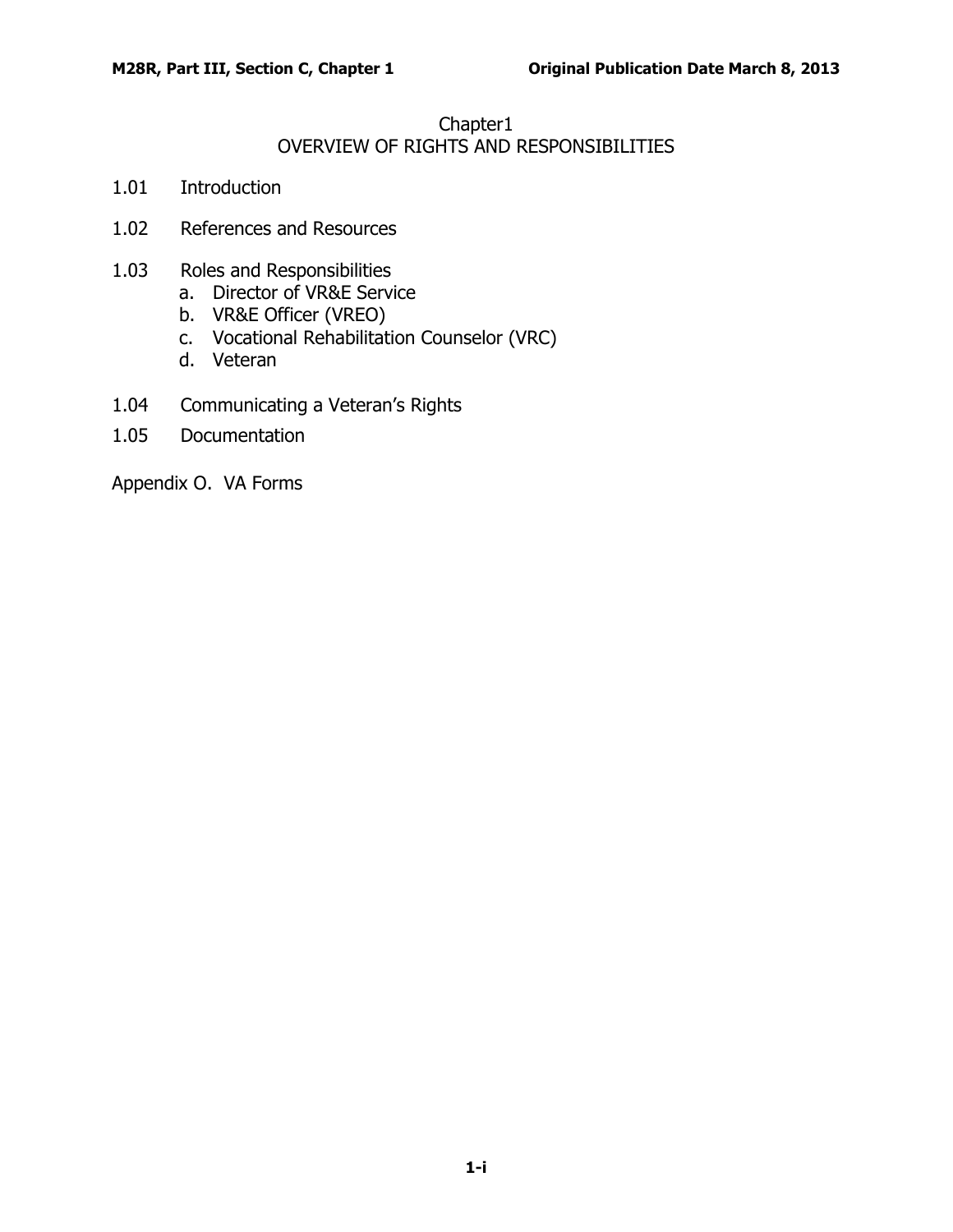## Chapter1 OVERVIEW OF RIGHTS AND RESPONSIBILITIES

## <span id="page-1-0"></span>1.01 Introduction

(Change Date March 8, 2013)

The scope of this section includes a description of the roles and responsibilities of the Director of the Department of Veterans Affairs (VA) Vocational Rehabilitation and Employment (VR&E) Service, VR&E Officer (VREO), case managers and Veterans, and information on how to communicate Veteran's rights. This chapter also contains the statutory and regulatory provisions covering a Veteran's rights and responsibilities.

<span id="page-1-1"></span>1.02 References and Resources (Change Date February 19, 2019)

| Laws:           | 38 United States Code (U.S.C.) 503 38 U.S.C. 3107                                                                                                                                                                                                                                                                                                                                                                                                                                                                                                                                                                                                                                                                                                                                                                                                                                                                                                                                                                                                                                       |
|-----------------|-----------------------------------------------------------------------------------------------------------------------------------------------------------------------------------------------------------------------------------------------------------------------------------------------------------------------------------------------------------------------------------------------------------------------------------------------------------------------------------------------------------------------------------------------------------------------------------------------------------------------------------------------------------------------------------------------------------------------------------------------------------------------------------------------------------------------------------------------------------------------------------------------------------------------------------------------------------------------------------------------------------------------------------------------------------------------------------------|
| Regulations:    | 38 Code of Federal Regulations (CFR) 3.103<br>38 CFR 21.416<br>38 CFR 21.420                                                                                                                                                                                                                                                                                                                                                                                                                                                                                                                                                                                                                                                                                                                                                                                                                                                                                                                                                                                                            |
| VA Forms (VAF): | VAF 10182, Decision Review Request: Board Appeal (Notice<br>of Disagreement (Note - this form replaced all versions of<br>VAF 9 effective February 19, 2019)<br>VAF 3288, Request for and Consent to Release of<br>Information from Claimant's Records<br>VAF 20-0995, Decision Review Request: Supplement Claim<br>VAF 20-0996, Decision Review Request: Higher-Level Review<br>VAF 20-0998, Your Rights to Seek Further Review of our<br>Decision (Note - this form replaced all versions of VAF 4107<br>effective February 19, 2019)<br>VAF 28-8739a, Protection of Privacy Information Statement<br>VAF 21-4138, Statement in Support of Claim<br>VAF 21-4142, Authorization and Consent to Release<br>Information to the Department of Veterans Affairs (VA)<br>VAF 28-0800, Vocational Rehabilitation and Employment<br>(VR&E) Program Orientation<br>VAF 28-1902b, Counseling Record-Narrative Report VAF 28-<br>1902n, Counseling Record-Narrative Report (Supplemental<br>Sheet)<br>VAF 28-1905d, Special Report of Training VAF 28-1905h,<br><b>Trainee Request for Leave</b> |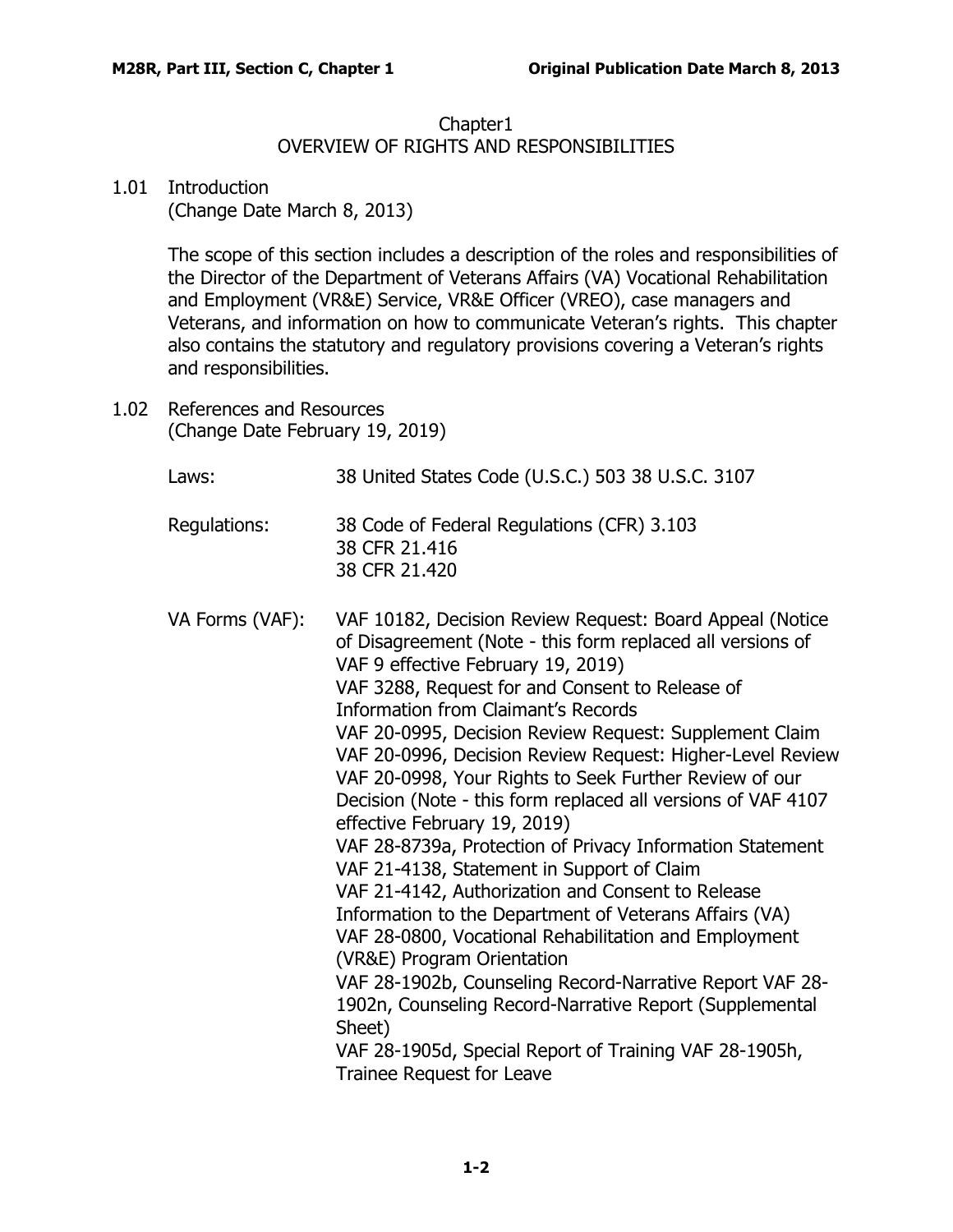- <span id="page-2-1"></span><span id="page-2-0"></span>1.03 Roles and Responsibilities
	- a. Director of VR&E Service
		- 1. Reviews Requests for Equitable Relief (Change Date March 8, 2013)

Relief may be provided to the Veteran, surviving spouse, child of Veteran or other person who is suffering a loss as a consequence of reliance upon a determination by the Department of Veterans Affairs (VA) of eligibility or entitlement to benefits on the part of the federal government or any of its employees (see 38 U.S.C. 503).

2. Provides Advisory Opinions (Change Date March 8, 2013)

An advisory opinion is initiated prior to a formal decision being made. It is designed to resolve doubt as to the correct application of law, regulations, policies or procedures.

3. Conducts Administrative Reviews of Entitlement Decisions (Change Date February 19, 2019)

An Administrative Review (AR) upholds or overturns a decision already made. ARs focus on the questions of policy and procedures or the possible misapplication of regulations. Note, this is only an option for decisions made prior to February 19, 2019.

For more information on equitable relief, advisory opinions and ARs, see M28R.III.C.3.

<span id="page-2-2"></span>b. VR&E Officer (VREO)

The VREO reviews and approves the following items:

1. Statement of the Case (SOC) (Change Date February 19, 2019)

An SOC is a formal response by a Regional Office (RO) to a Veteran's Notice of Disagreement (NOD). The RO issues the SOC after reviewing its unfavorable decision and finding no grounds for reversing it only for decisions made before February 19, 2019. The SOC summarizes the chronology of significant events leading up to the RO decision, lists all the evidence used to reach the decision, explains the reasons and bases for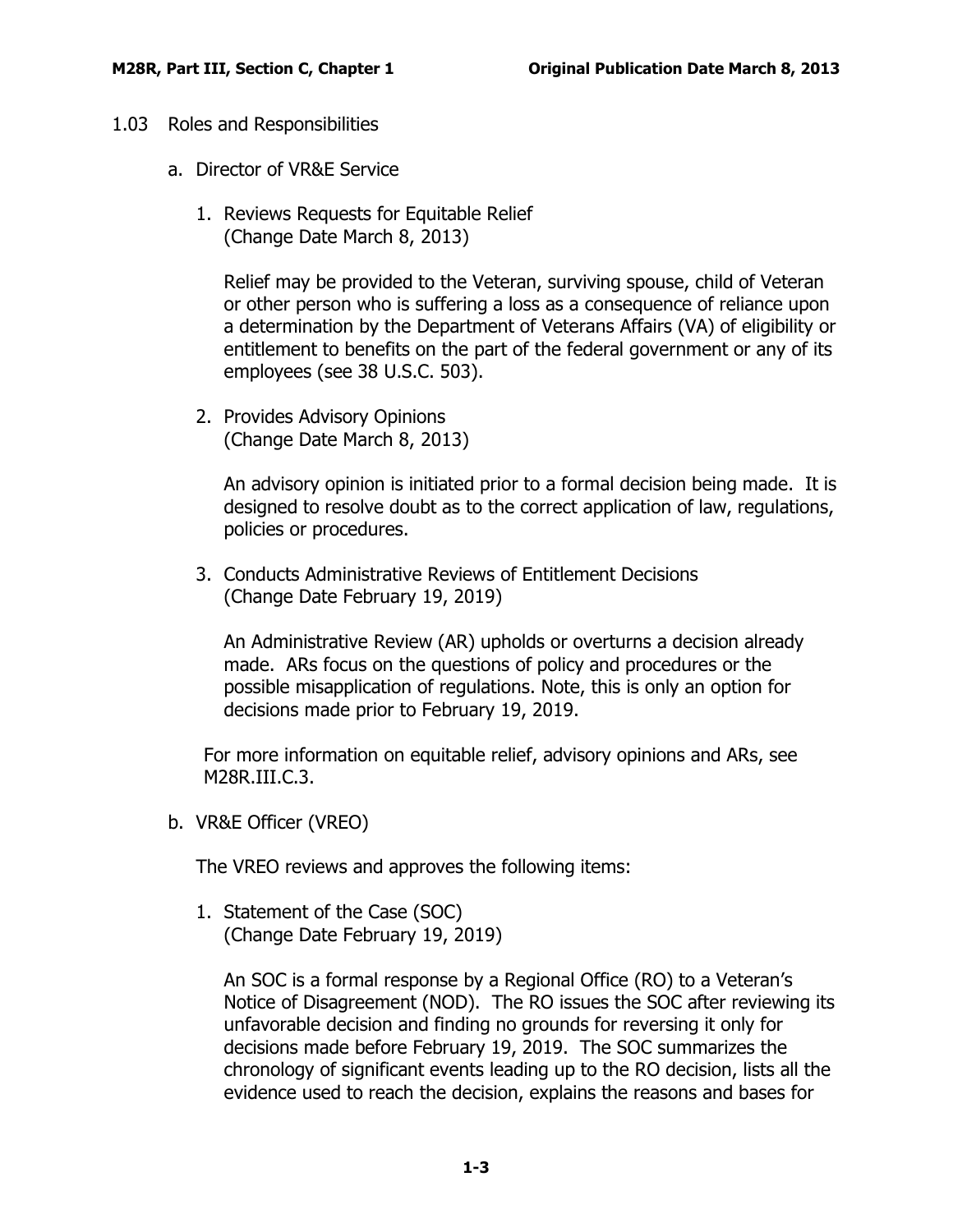the decision and cites all applicable law.

2. Administrative Review (Change Date February 19, 2019)

The VREO will conduct an administrative review (AR) when the request for an AR involves a decision related to the development of a rehabilitation plan or involves an adverse action. He/she will forward the AR on entitlement decisions to the RO Director for submission to VA Central Office. Please note, this option is only available for decisions made prior to February 19, 2019.

<span id="page-3-0"></span>c. Vocational Rehabilitation Counselor (VRC) (Change Date February 19, 2019)

The VRC completes the following tasks related to Veterans' rights and responsibilities:

- Provides general notice of rights and responsibilities to the Veteran.
- Provides information on how current or future determinations may affect how a Veteran receives benefits and services.
- Ensures due process is provided as needed. Due process requires the VRC to explain and provide in writing the Veteran's rights and responsibilities.
- Informs the Veteran and designated representative of all decisions regarding services and benefits.
- Forwards a Veteran's request for review of his/her plan to the VREO.
- Forwards request for AR to VREO for entitlement decisions made prior to February 19, 2019.
- Prepares an SOC when a Veteran files an NOD on a decision made prior to February 19, 2019.
- Assists the Veteran in obtaining relevant evidence to support his/her claim.
- <span id="page-3-1"></span>d. Veteran

(Change Date February 19, 2019)

A Veteran may appeal decisions any decision made by VR&E staff to the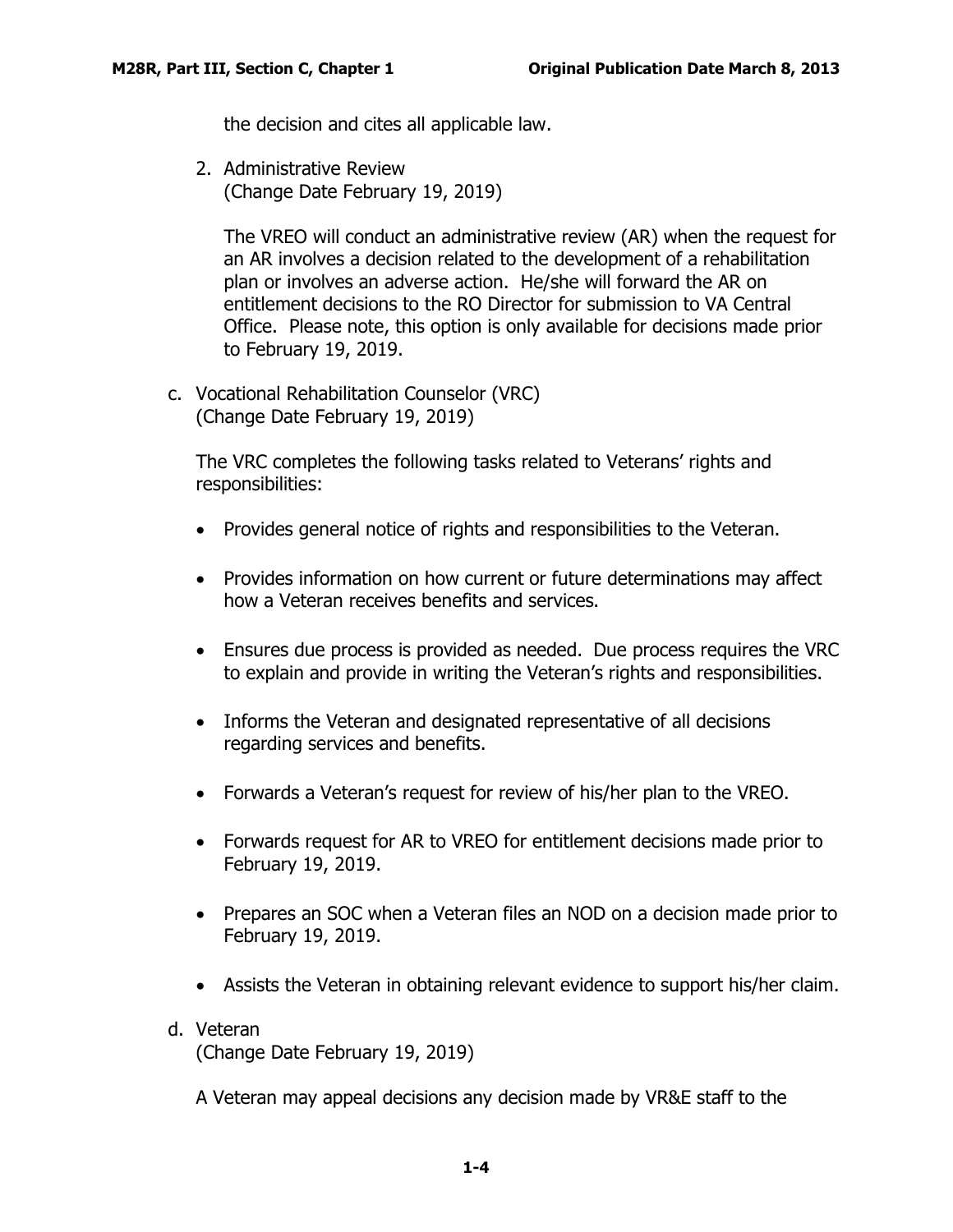Board of Veterans Appeals (BVA); request a higher-level review of a decision made on his/her claim; or provide new evidence that may impact the decision, which is referred to as a supplemental claim. A Veteran who requests a review of the plan must submit a written statement on the appropriate form to the VRC that:

- Requests a review of the proposed, original or amended plan and
- Details his/her objections to the terms and conditions of the proposed, original or amended plan.

See M28R.III.C.3 for a more detailed account of this process.

<span id="page-4-0"></span>1.04 Communicating a Veteran's Rights (Change Date February 19, 2019)

> VR&E staff are responsible for communicating a Veteran's rights throughout the rehabilitation process. This includes, but is not limited to, the following components:

- Program orientation for new applicants.
- Written notification of adverse actions.
- The provision of due process.

An adverse action can be any of the following:

- Denial of Chapter 31 benefits when such benefits have been requested.
- Reduction or other diminishment of benefits being received by the Veteran.
- Termination of receipt of benefits.

Once the case manager decides to take adverse action against the Veteran, he/she will provide the Veteran with VAF 20-0998 (see Appendix O, VA Forms for information on how to access this form, as well as all other forms referenced in this chapter), which outlines the steps a Veteran needs to take in order to request a review and/or appeal the case manager's decision. For more information on informing the Veteran of findings affecting receipt of benefits and services, see 38 CFR 21.420.

<span id="page-4-1"></span>1.05 Documentation (Change Date February 19, 2019)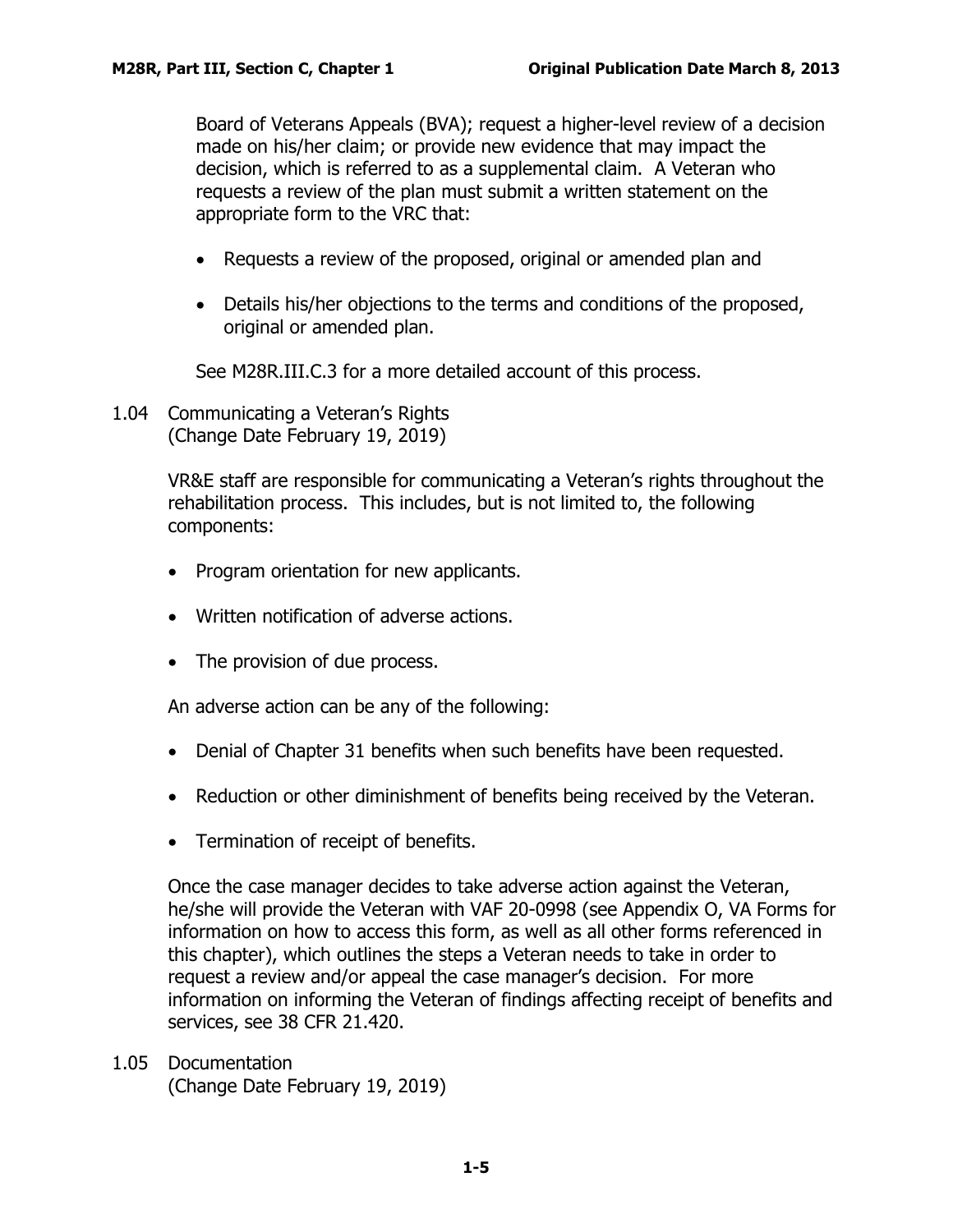The following table identifies VA forms/letters used for ensuring a Veteran's rights and responsibilities:

| Document                                                                                                                                                                                                                                  | Description                                                                                                                                                                                               |
|-------------------------------------------------------------------------------------------------------------------------------------------------------------------------------------------------------------------------------------------|-----------------------------------------------------------------------------------------------------------------------------------------------------------------------------------------------------------|
| VAF 10182, Decision Review<br>Request: Board Appeal (Notice<br>of Disagreement (Note -<br>this form replaced all<br>versions of VAF 9<br>effective February 19,<br>2019)                                                                  | Used to request an appeal to BVA.                                                                                                                                                                         |
| VAF 3288, Request for and<br>Consent to Release of Information<br>from Claimant's Records                                                                                                                                                 | Gives permission to VA to release<br>information from the claimant's<br>records.                                                                                                                          |
| VAF 20-0998, Your Rights to<br>Seek Further Review of our<br>Decision (Note - this form<br>replaced all versions of VAF<br>4107 effective February 19,<br>2019)                                                                           | Provides the Veteran with his/her<br>appeal rights when an adverse<br>decision is made on his/her<br>claim.                                                                                               |
| VAF 28-8739a, Protection of<br><b>Privacy Information Statement</b><br>VAF 21-4138, Statement in<br>Support of Claim<br>VAF 21-4142, Authorization and<br>Consent to Release Information to<br>the Department of Veterans Affairs<br>(VA) | Describes the need for and use of<br>personal information by VA.<br>Provides additional information that<br>supports the individual's claim<br>Enables VA to request records on<br>behalf of the Veteran. |
| VAF 28-0800, Vocational<br>Rehabilitation and Employment<br>(VR&E) Program Orientation                                                                                                                                                    | Orients the Veteran to the VR&E<br>program.                                                                                                                                                               |
| VAF 28-1902b, Counseling Record-<br>Narrative Report; VAF 28-1902n,<br><b>Counseling Record-Narrative</b><br>Report (Supplemental Sheet) or<br><b>CWINRS Notes</b>                                                                        | Documents and synthesizes all<br>information pertinent to the<br>Veteran's eligibility determination<br>and development or redevelopment<br>of the plan.                                                  |
| VAF 28-1905d, Special Report of<br><b>Training or CWINRS Notes</b>                                                                                                                                                                        | Documents the Veteran's progress<br>and problems in achieving the goals<br>of their rehabilitation plan.                                                                                                  |
| VAF 28-1905h, Trainee Request for<br>Leave                                                                                                                                                                                                | Provides supporting information<br>needed for approval of a leave of<br>absence request.                                                                                                                  |